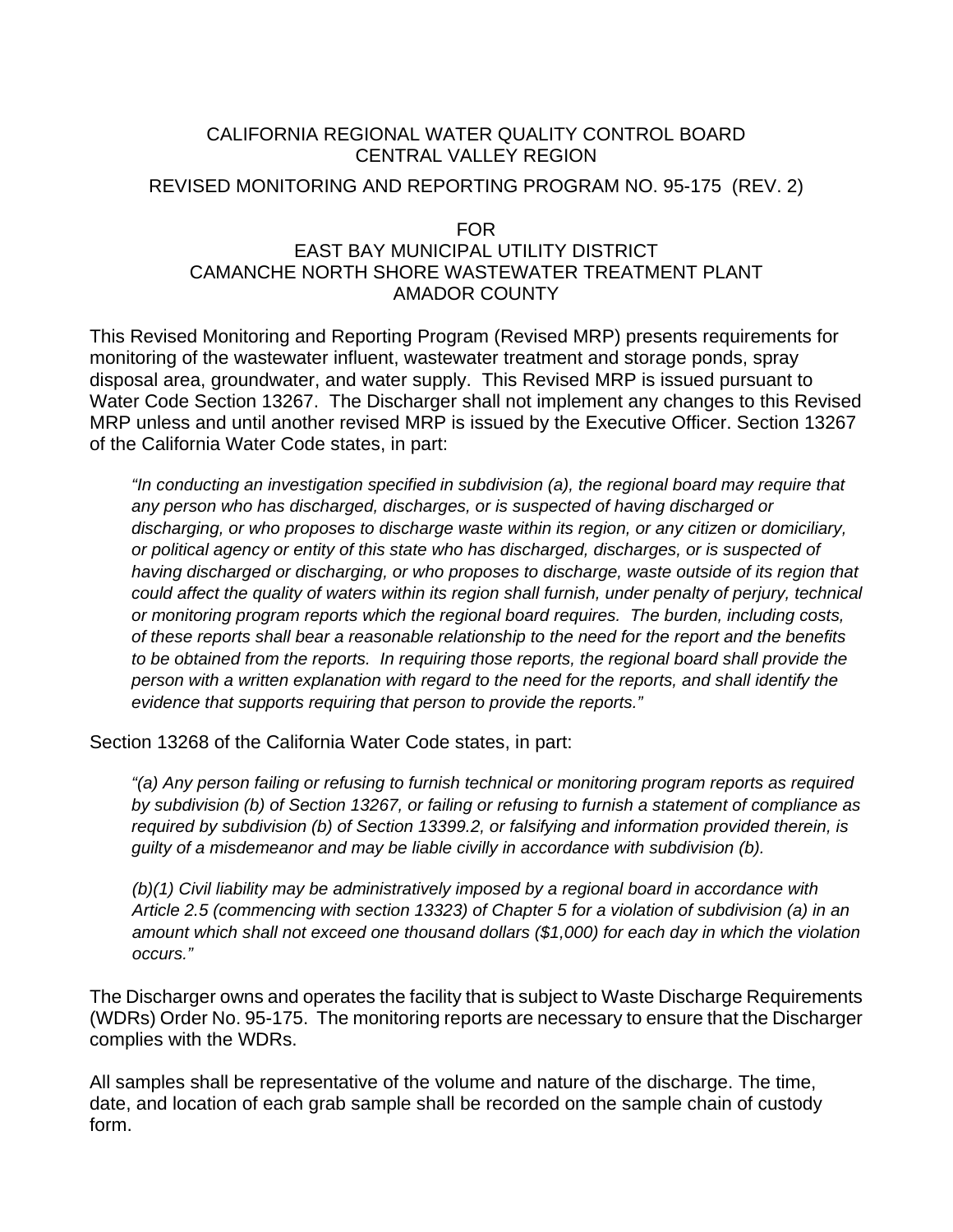Field testing instruments (such as those used to test pH and dissolved oxygen) may be used provided that:

- 1. The operator is trained in proper use and maintenance of the instruments;
- 2. The instruments are field calibrated prior to each monitoring event;
- 3. Instruments are serviced and/or calibrated by the manufacturer at the recommended frequency; and
- 4. Field calibration reports are submitted as described in the "Reporting" section of this Revised MRP.

## **INFLUENT MONITORING**

Samples shall be collected at approximately the same time as effluent samples. Influent monitoring shall be conducted from the last lift station prior to discharge into the wastewater treatment ponds and shall include the following:

|                  |       |                          | Sampling         | Reporting        |
|------------------|-------|--------------------------|------------------|------------------|
| Constituent      | Units | Type of Sample           | <b>Frequency</b> | <b>Frequency</b> |
| <b>Flow</b>      | qpd   | <b>Meter Observation</b> | Daily            | Monthly          |
| BOD <sub>5</sub> | mg/L  | Grab                     | Monthly          | Monthly          |

 $1$  5-day biochemical oxygen demand.

# **EFFLUENT MONITORING**

Samples of effluent shall be collected from the effluent storage pond (Pond 6). At a minimum, effluent monitoring shall consist of the following:

|                                       |                 |                       | Sampling         | Reporting              |
|---------------------------------------|-----------------|-----------------------|------------------|------------------------|
| Constituent                           | Units           | <b>Type of Sample</b> | <b>Frequency</b> | <b>Frequency</b>       |
| Total Coliform Organisms <sup>1</sup> | MPN/100 ml $^2$ | Grab                  | Weekly           | Monthly                |
| pH                                    | Standard        | Grab                  | Monthly          | Monthly                |
| BOD <sub>5</sub>                      | mg/L            | Grab                  | Monthly          | Monthly                |
| <b>Total Dissolved Solids</b>         | mg/L            | Grab                  | Quarterly        | Quarterly <sup>4</sup> |
| Sodium                                | mg/L            | Grab                  | Quarterly        | Quarterly <sup>4</sup> |
| Chloride                              | mg/L            | Grab                  | Quarterly        | Quarterly <sup>4</sup> |
| Nitrate as Nitrogen                   | mg/L            | Grab                  | Quarterly        | Quarterly <sup>4</sup> |
| Standard Minerals <sup>3</sup>        | mg/L            | Grab                  | Annually         | Annually               |

 $1$  Monitoring for Total Coliform Organisms shall occur when the treated wastewater is discharged to the spray disposal area.

2 Most probable number per 100 mL.

 $3$  Standard Minerals shall include, at a minimum, the following elements/compounds: boron, calcium, manganese, magnesium, potassium, sulfate, total alkalinity (including alkalinity series), and hardness.

<sup>4</sup> Quarterly results shall be reported in the Monthly Monitoring Report for the month during which sampling occurs.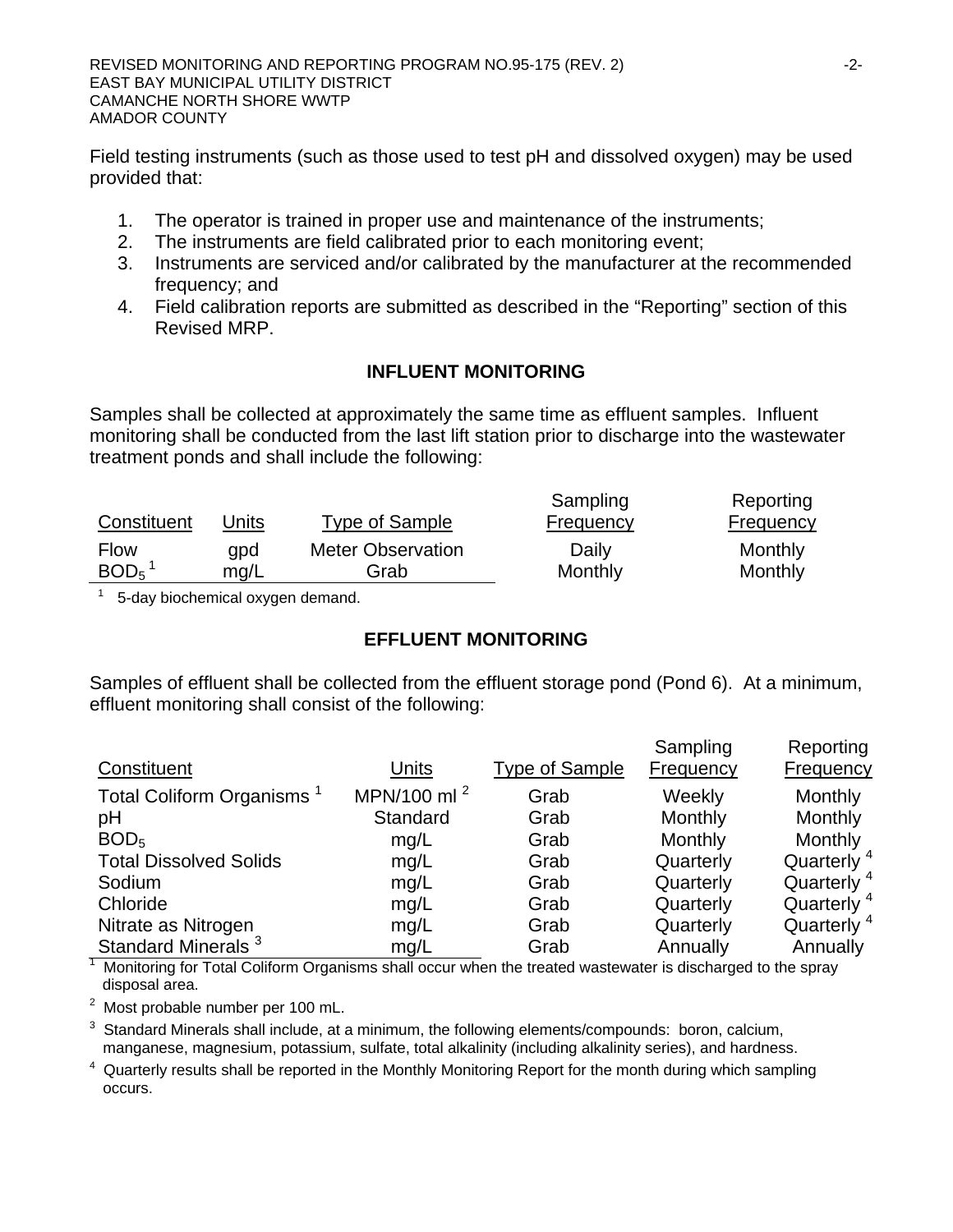#### **POND MONITORING**

Each wastewater treatment and storage pond shall be monitored as follows. If the pond is empty on the scheduled monitoring date, the Discharger may report the freeboard monitoring result as "dry".

| Constituent                     | Units      | Type of Sample | Sampling<br>Frequency | Reporting<br>Frequency |
|---------------------------------|------------|----------------|-----------------------|------------------------|
| Dissolved Oxygen <sup>1,2</sup> | mq/L       | Grab           | Weekly                | Monthly                |
| Freeboard                       | $0.1$ feet | Measurement    | Weekly                | Monthly                |
| Odors                           | $- -$      | Observation    | Weekly                | Monthly                |
| Berm condition <sup>3</sup>     | $- -$      | Observation    | Weekly                | Monthly                |

If the pond depth exceeds one foot, samples shall be collected at a depth of one foot from each pond in use, opposite the inlet. If the water depth is less than one foot, surface sampling is acceptable.

 $2\text{}$  Record any conditions that could affect monitoring interpretation, such as less than one foot of wastewater in pond.

 $3$  Containment berms shall be observed for signs of seepage or surfacing water along the exterior toe of the levees. If surfacing water is found, then a sample shall be collected and tested for total coliform organisms and total dissolved solids.

## **SPRAY DISPOSAL AREA MONITORING**

Monitoring of the spray disposal area shall be conducted daily when the wastewater is applied, and the results shall be included in the monthly monitoring report. Evidence of erosion, saturation, irrigation runoff, or the presence of nuisance conditions shall be noted in the report. Effluent monitoring results shall be used in calculations to ascertain loading rates at the spray disposal area. Monitoring of the spray disposal area shall include the following:

|                                    |              |                          | Sampling  | Reporting        |
|------------------------------------|--------------|--------------------------|-----------|------------------|
| Constituent                        | Units        | <b>Type of Sample</b>    | Frequency | <b>Frequency</b> |
| <b>Flow</b>                        | Gallons      | <b>Meter Observation</b> | Daily     | Monthly          |
| Rainfall                           | Inches       | Observation              | Daily     | Monthly          |
| Acreage Applied                    | Acres        | Calculated               | Daily     | Monthly          |
| <b>Wastewater Application Rate</b> | gal/acre/day | Calculated               | Daily     | Monthly          |

At least once per week when the spray disposal area is being used, the entire area shall be inspected to identify any equipment malfunction or other circumstances that might allow irrigation runoff to leave the irrigation area and/or create ponding conditions that violate the WDRs. A daily log of these inspections shall be kept at the facility and made available for review upon request.

### **GROUNDWATER MONITORING**

Groundwater samples shall be collected from each groundwater monitoring well in accordance with an approved groundwater sampling plan. Prior to sampling, depth to groundwater shall be measured to the nearest 0.01 feet. Water table elevations shall be calculated and used to determine groundwater gradient and flow direction. Samples shall be collected and analyzed using EPA methods or other methods approved by the Central Valley Water Board. Groundwater monitoring shall include, at a minimum, the following: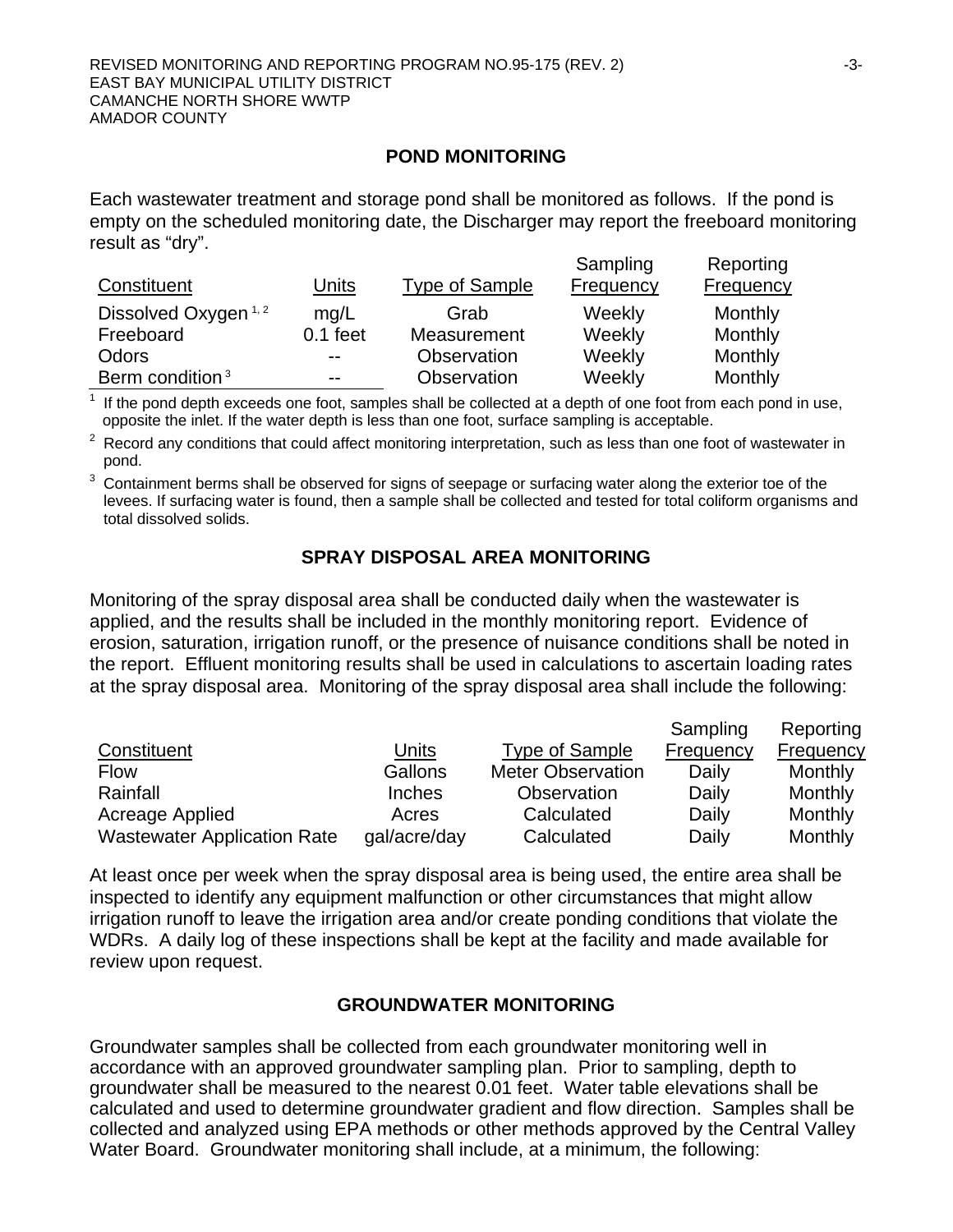|                                    |             | Type of     | Sampling and               |
|------------------------------------|-------------|-------------|----------------------------|
| Constituent                        | Units       | Sample      | <b>Reporting Frequency</b> |
| Depth to Groundwater               | $0.01$ feet | Measurement | Semi-annually <sup>3</sup> |
| Groundwater Elevation <sup>1</sup> | $0.01$ feet | Calculated  | Semi-annually              |
| Gradient                           | feet/feet   | Calculated  | Semi-annually              |
| <b>Gradient Direction</b>          | degrees     | Calculated  | Semi-annually <sup>3</sup> |
| <b>Total Dissolved Solids</b>      | mg/L        | Grab        | Semi-annually <sup>3</sup> |
| Nitrate as Nitrogen                | mg/L        | Grab        | Semi-annually <sup>3</sup> |
| Iron                               | mg/L        | Grab        | Semi-annually              |
| Manganese                          | mg/L        | Grab        | Semi-annually              |
| pH                                 | pH units    | Grab        | Semi-annually              |
| <b>Total Coliform Organisms</b>    | MPN/100 mL  | Grab        | Semi-annually <sup>3</sup> |
| Standard Minerals <sup>2</sup>     | mg/L        | Grab        | Annually                   |

<sup>1</sup> Groundwater elevation shall be determined based on depth-to-water measurements using a surveyed measuring point elevation on the well and a surveyed reference elevation.

<sup>2</sup> Standard Minerals shall include, at a minimum, the following elements/compounds: boron, calcium, chloride, magnesium, potassium, sodium, sulfate, total alkalinity (including alkalinity series), and hardness.

3 Semi-annual groundwater monitoring shall occur in the first and the third quarter of each calendar year.

<sup>4</sup> Annual groundwater monitoring shall occur in the first quarter of each calendar year.

#### **SLUDGE MONITORING**

Prior to the removal of sludge from any pond, a composite sample shall be collected in accordance with EPA's POTW Sludge Sampling and Analysis Guidance Document (August 1989) and tested for the following metals:

| Cadmium  | Copper | <b>Nickel</b> |
|----------|--------|---------------|
| Chromium | Lead   | Zinc          |

Sampling records shall be retained for a minimum of five years. A log shall be kept if solid waste (grits and screenings) and sludge quantities generated and of handling and disposal activities. The frequency of entries is discretionary; however, the log should be complete enough to serve as a basis for part of the annual report.

#### **WATER SUPPLY MONITORING**

A sampling station shall be established where a representative sample of the municipal water supply can be obtained. Water supply monitoring shall include at least the following for each water source used during the previous year:

| Constituents                   | Units    | <b>Sampling Frequency</b> |
|--------------------------------|----------|---------------------------|
| <b>Total Dissolved Solids</b>  | mg/L     | Annually                  |
| <b>Electrical Conductivity</b> | mq/L     | Annually                  |
| pH                             | pH units | Annually                  |
| Standard Minerals <sup>1</sup> | mg/L     | Annually                  |
|                                |          |                           |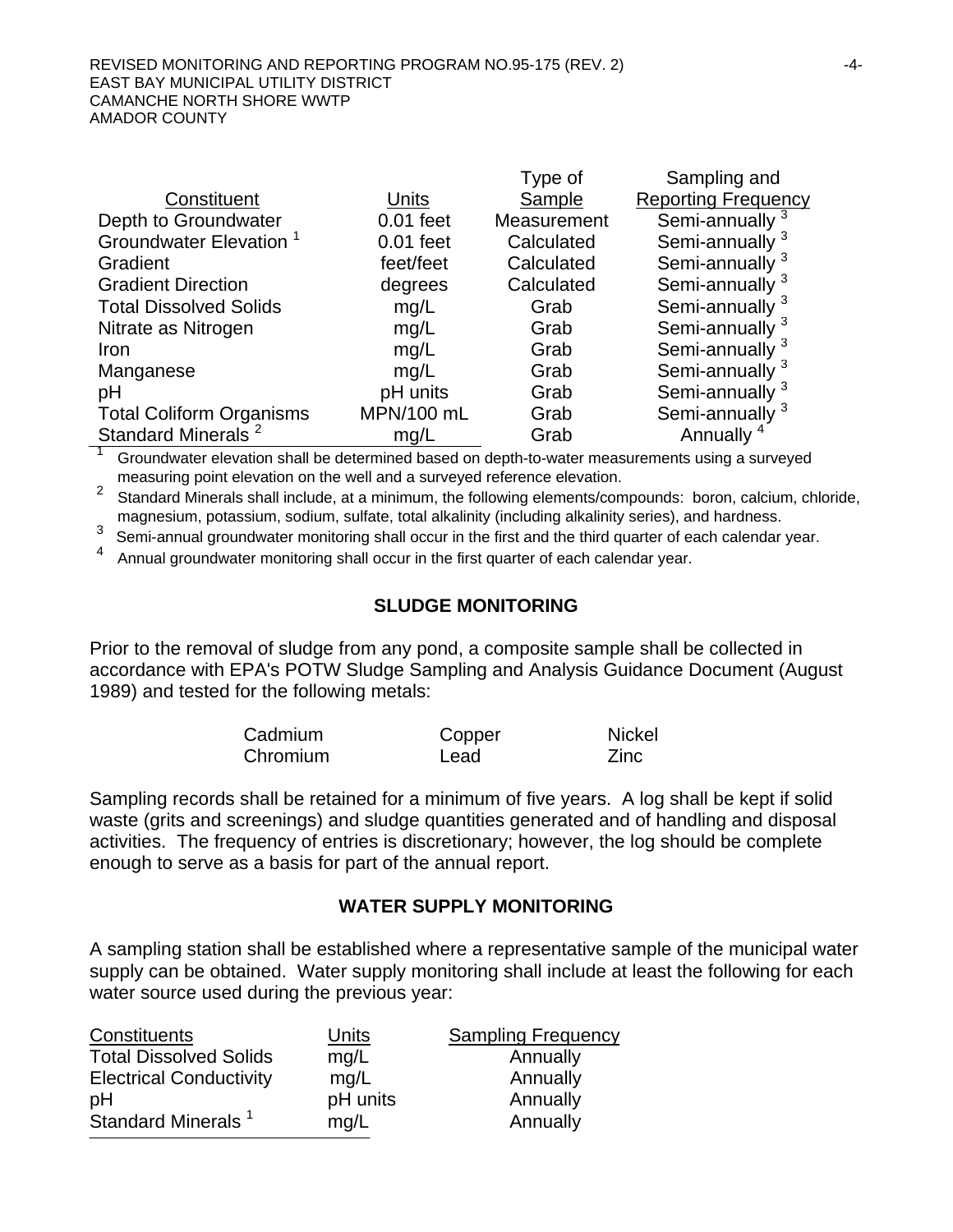REVISED MONITORING AND REPORTING PROGRAM NO.95-175 (REV. 2) EAST BAY MUNICIPAL UTILITY DISTRICT CAMANCHE NORTH SHORE WWTP AMADOR COUNTY

<sup>1</sup> Standard Minerals shall include, at a minimum, the following elements/compounds: boron, calcium, chloride, iron, manganese, magnesium, nitrogen, potassium, sodium, sulfate, total alkalinity (including alkalinity series), and hardness.

### **REPORTING**

In reporting monitoring data, the Discharger shall arrange the data in tabular form so that the date, sample type (e.g., effluent, pond, etc.), and reported analytical result for each sample are readily discernible. The data shall be summarized in such a manner to clearly illustrate compliance with waste discharge requirements and spatial or temporal trends, as applicable. The results of any monitoring done more frequently than required at the locations specified in the Revised MRP shall be reported in the next scheduled monitoring report.

## **A. Monthly Monitoring Reports**

Monthly reports shall be submitted to the Central Valley Water Board by the **1st day of the second month** following the end of the reporting period (i.e. the January monthly report is due by 1 March). At a minimum, the reports shall include:

- 1. Results of the influent, effluent, pond, sludge, and spray disposal area monitoring;
- 2. A comparison of the monitoring data to the discharge specifications and an explanation of any violation of those requirements;
- 3. If requested by staff, copies of laboratory analytical report(s);
- 4. A calibration log verifying calibration of all monitoring instruments and devices used to fulfill the prescribed monitoring program; and
- 5. Whether wastewater was discharged to the spray disposal area during that month.

### **B. Semi-Annual Monitoring Reports**

In addition to the monthly monitoring reports, semi-annual monitoring reports shall be submitted to the Central Valley Water Board by the **1st day of May and October each year.**

As required by the California Business and Professions Code Sections 6735, 7835, and 7835.1, all Groundwater Monitoring Reports shall be prepared under the direct supervision of a Registered Engineer or Geologist and signed by the registered professional.

The semi-annual reports shall include the following:

- 1. Results of groundwater monitoring;
- 2. A narrative description of all preparatory, monitoring, sampling, and analytical testing activities for groundwater monitoring. The narrative shall be sufficiently detailed to verify compliance with the WDRs, this Revised MRP, and the Standard Provisions and Reporting Requirements. The narrative shall be supported by field logs for each well documenting depth to groundwater and method of sampling;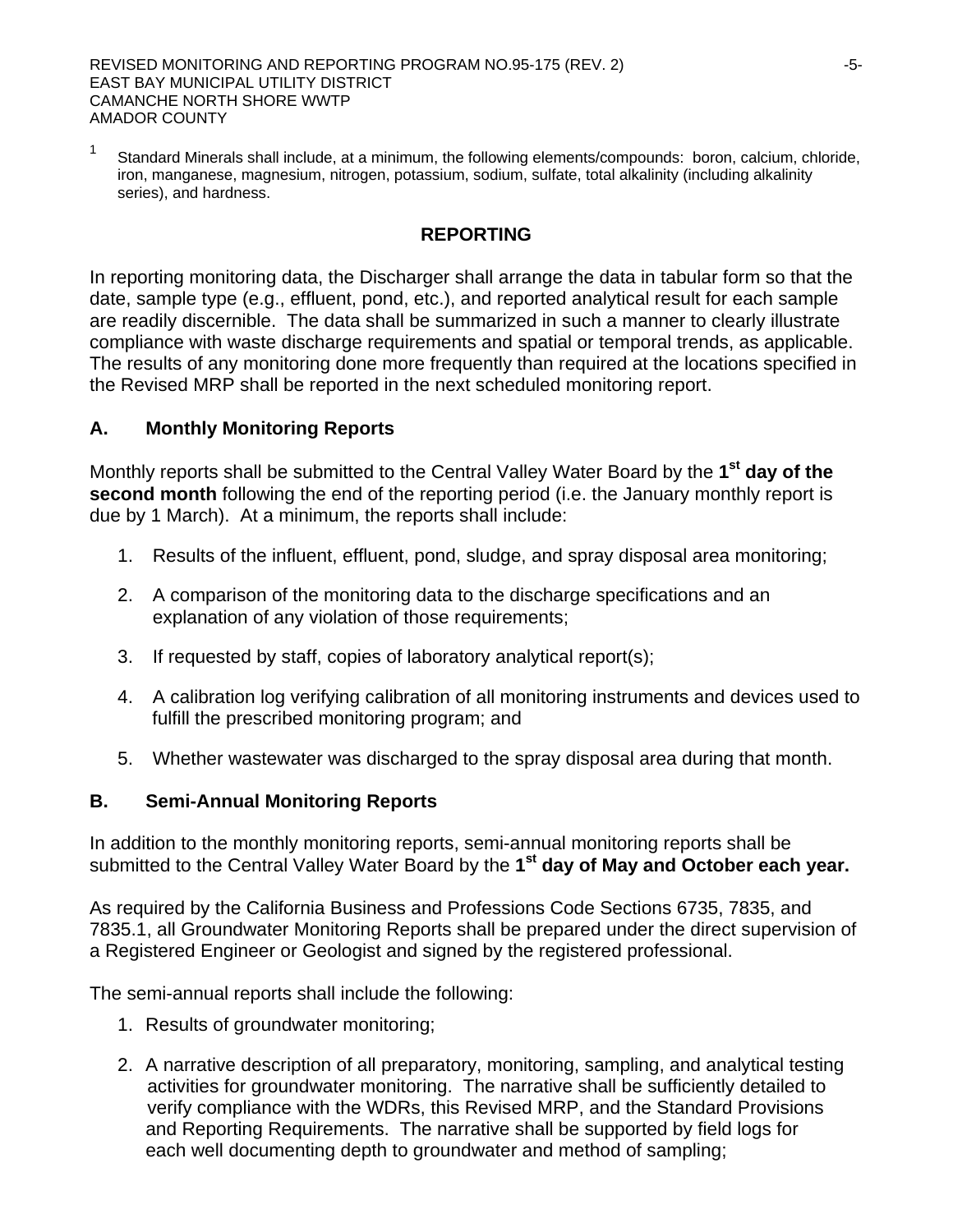- 3. Calculation of groundwater elevations, an assessment of the groundwater flow direction and gradient on the date of measurement, comparison to previous flow direction and gradient data, and discussion of seasonal trends, if any;
- 4. A narrative discussion of the analytical results for all groundwater and locations monitored, including spatial and temporal trends, with reference to summary data tables, graphs, and appended analytical reports (as applicable);
- 5. Summary data tables of historical and current groundwater table elevations and analytical results;
- 6. A comparison of monitoring data to the groundwater limitations and an explanation of any violation of those requirements; and
- 7. A scaled map showing relevant structures and features of the facility, the locations of monitoring wells and any other sampling stations, and groundwater elevation contours referenced to mean sea level datum.
- 8. Copies of laboratory analytical report(s) for groundwater monitoring.

## **D. Annual Report**

An Annual Report shall be submitted to the Central Valley Water Board by **1 February** each year. The Annual Report shall include the following:

- 1. The results from annual monitoring of the effluent, groundwater, and water supply;
- 2. Tabular and graphical summaries of all data collected during the year;
- 3. A digital database (Microsoft Excel) containing historic groundwater data;
- 4. An evaluation of the groundwater quality beneath the wastewater treatment facility and spray disposal area;
- 5. An evaluation of the performance of the wastewater treatment plant;
- 6. A discussion of compliance and the corrective actions taken, as well as any planned or proposed actions needed to bring the discharge into full compliance with the waste discharge requirements;
- 7. A discussion of any data gaps and potential deficiencies/redundancies in the monitoring system or reporting program;
- 8. A copy of the certification for each certified wastewater treatment plant operator working at the facility and a statement about whether the Discharger is in compliance with Title 23, CCR, Division 3, Chapter 26.
- 9. The results from any sludge monitoring required by the disposal facility;